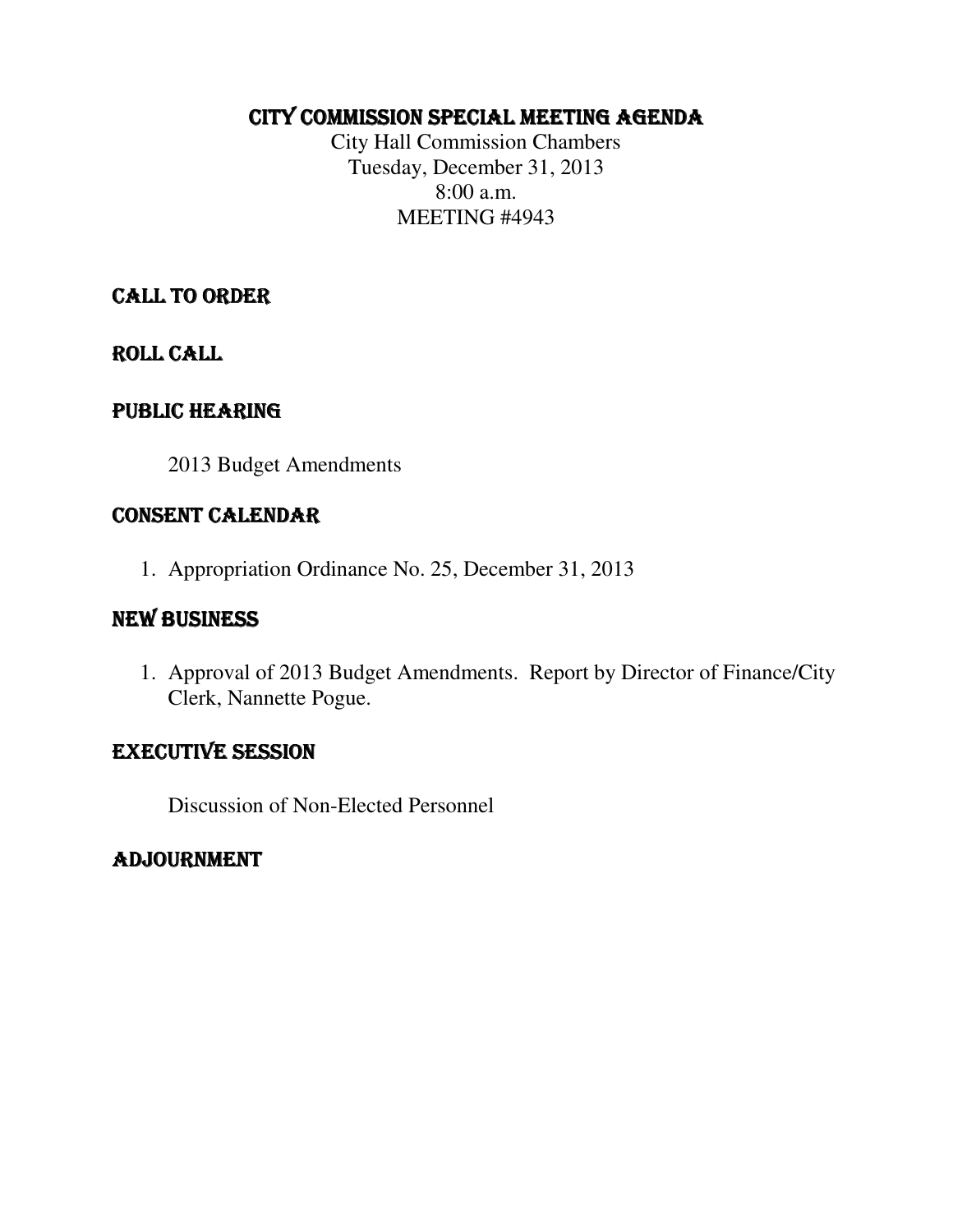

806 N. Second Ave. 67801

Phone: 620-225-8100 FAX: 620-225-8144 www.dodgecity.org

## Memorandum

| $T_{0}$ : | Ken Strobel, City Manager              |
|-----------|----------------------------------------|
|           | Cherise Tieben, Assistant City Manager |
| From:     | Nannette Pogue                         |
| Date      | December 30, 2013                      |
| Subject:  | Approval of 2013 Budget Amendments     |
|           |                                        |

Agenda Item Public Hearing and New Business

**Recommendation:** I recommend the approval 2013 Budget Amendments.

**Background:** Kansas law provides that each year municipalities set a budget for each of the funds that the municipality has. It also provides that if the revenues exceed what was budgeted and the expenditures exceed the budget, the budget can be amended by going through the same procedure as when the budget was originally adopted. The 2013 budget was passed by the City Commission in August of 2012. A public hearing notice was published in the December  $20<sup>th</sup>$ ,  $2013$ , edition of the Dodge City Daily Globe notifying the public that the City Commission would hold a public hearing to consider the amendments for the 2013 budget.

**\_\_\_\_\_\_\_\_\_\_\_\_\_\_\_\_\_\_\_\_\_\_\_\_\_\_\_\_\_\_\_\_\_\_\_\_\_\_\_\_\_\_\_** 

**Justification:** To ensure no violations of the budget law.

**Financial Considerations:** Cash is available in all funds that are being amended. The following funds are being amended:

Sales Tax-Special Projects Fund – This fund accounts for the special sales tax projects and the operating budgets for those projects which include the Athletic Fields Maintenance, payment of sales tax revenue bond payments, administration of the projects, Dodge City Raceway Park and the special events centers. The original budget for this fund that was sent to the State of Kansas was a basic budget that was approved at the same time the overall city budget was approved in August, 2012. In April, 2013 the Joint City/County Commissions approved a budget which included some of the items that caused an amendment to the 2013 Special Sales Tax Project Fund. The items that caused a budget amendment is a capital item approved in the Field Sports Budget in the amount of \$30,000; the event fund transfer of \$225,000; and the reconciling of the 2011 and 2012 United Wireless Arena Operating Account; \$155,460 for 2012 and \$109,473 for 2012.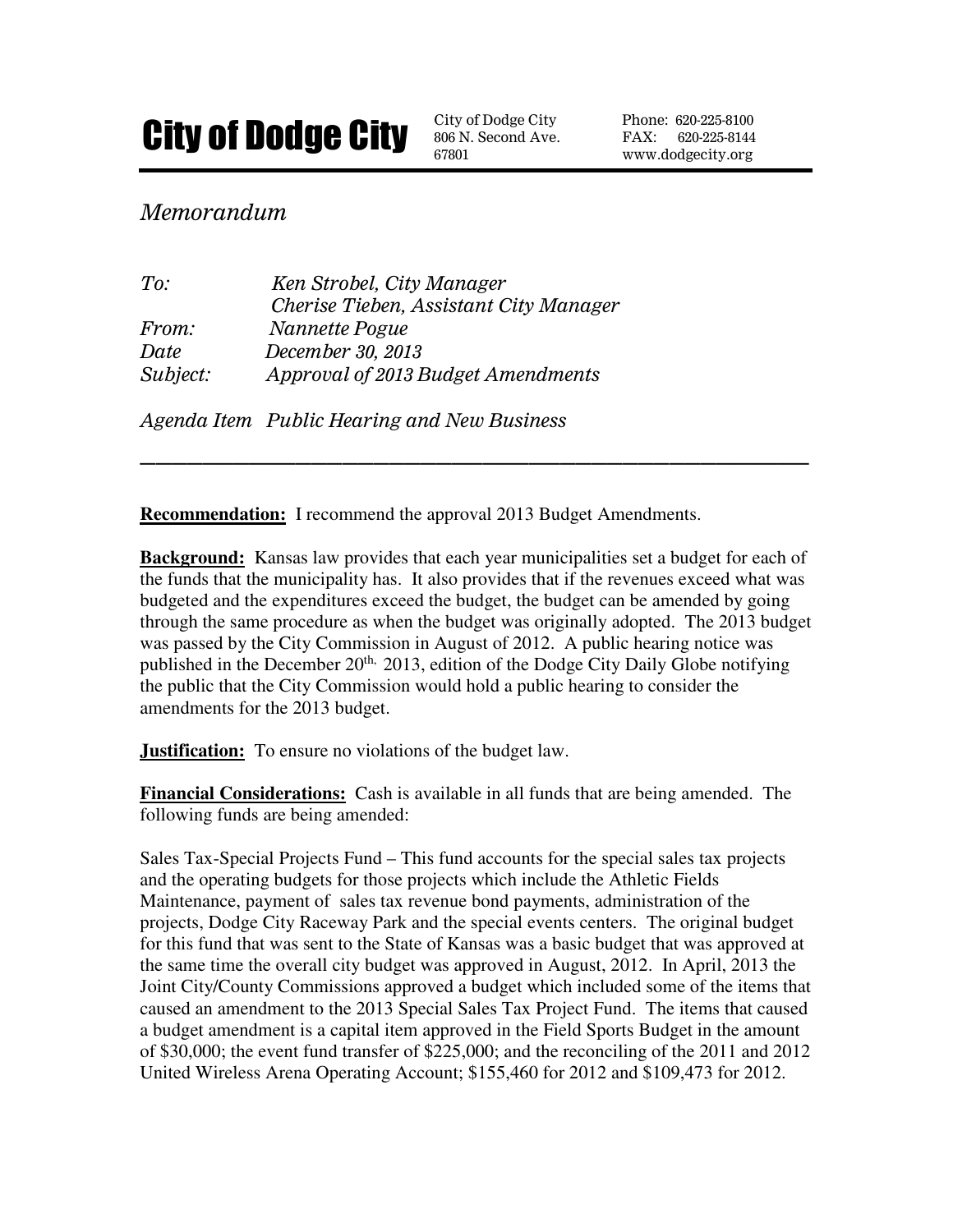Rural Housing Incentive District Fund – This is the fund that the increment tax for properties in the Rural Housing Incentive District is deposited into, then qualified expenses paid out of. This fund was not in existence when the 2013 budget was adopted in August of 2012.

Special Streets and Highways Fund – More money was available for street projects than was originally budgeted.

Special Alcohol & Drug Fund – More money was available in this fund because revenue was up, so more was expended.

Transient Guest Tax 2% - This is the fund that the increased 2% transient guest tax is deposited into. This fund was not in existence when the 2013 budget was adopted in August of 2012.

Drainage Fund – More money was available for drainage projects in this fund.

**Purpose/Mission:** To promote open communications and inform the public when necessary budget changes are needed.

**Legal Considerations:** This amendment will allow us to comply with the State of Kansas Budget Law.

**Attachments:** Notice of hearing and budget amendments.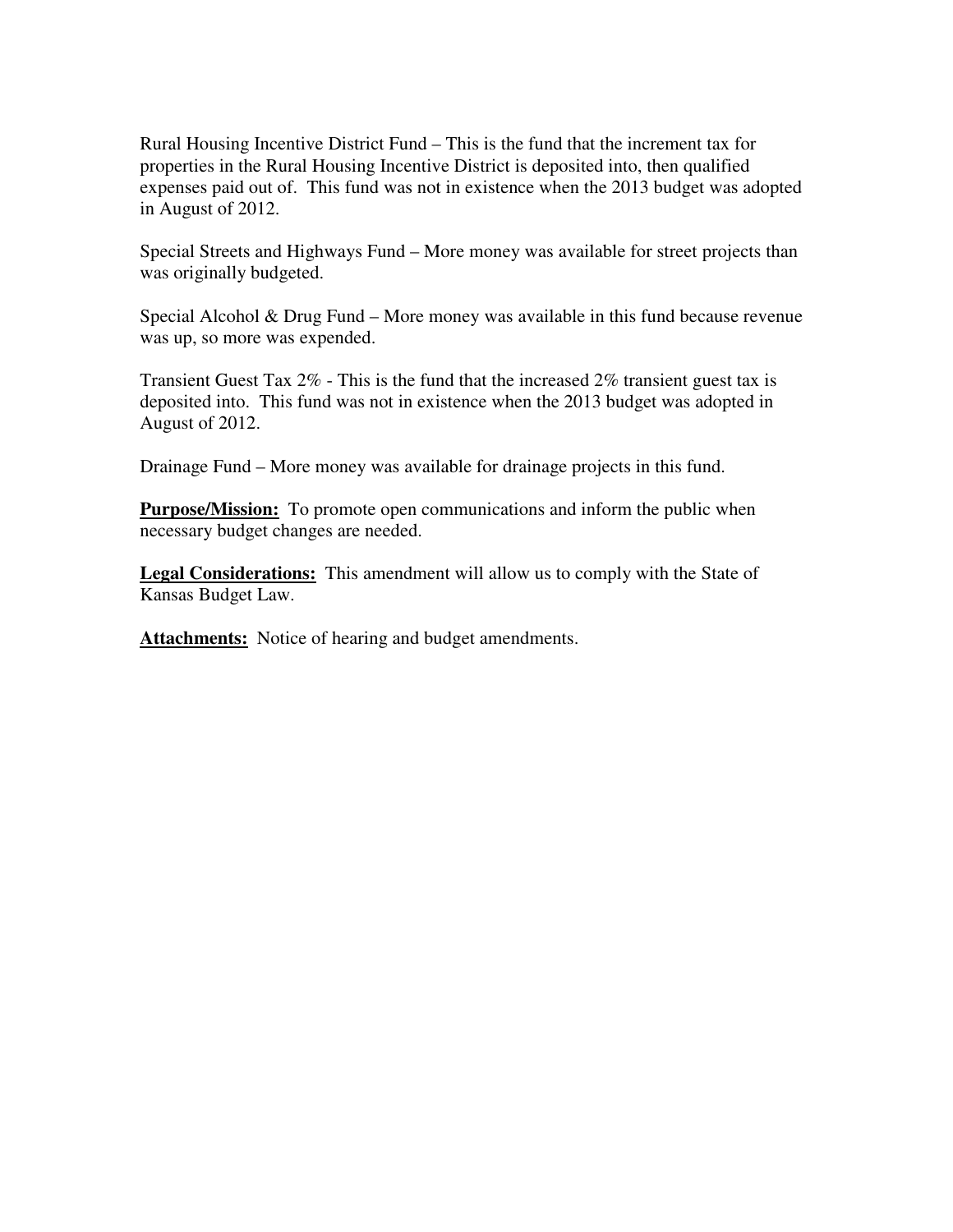2013

#### **Amended** Certificate For Calendar Year 2013

To the Clerk of Ford County, State of Kansas We, the undersigned, duly elected, qualified, and acting officers of **City of Dodge City** 

certify that: (1) the hearing mentioned in the attached publication was held;(2) after the Budget Hearing this Budget was duly approved and adopted as the maximum expenditure for the various funds for the year.

|                                     |               |                  |                       | 2013                |                  |
|-------------------------------------|---------------|------------------|-----------------------|---------------------|------------------|
|                                     |               |                  | <b>Amended Budget</b> |                     |                  |
|                                     |               |                  | Amount of             | Adopted             | Proposed Amended |
|                                     |               | Page             | 2012                  | 2013                | 2013             |
| Table of Contents:                  |               | No.              | Tax that was Levied   | <b>Expenditures</b> | Expenditures     |
| Fund                                | <b>K.S.A.</b> |                  |                       |                     |                  |
| Sales Tax Fund-Special Projects     |               | 2                |                       | 6,297,405           | 6,690,000        |
| Rural Housing Incentive District Fu |               |                  |                       |                     | 64.000           |
| Special Streets and Highways Fund   |               | 3                |                       | 714,805             | 817,000          |
| Special Alcohol & Drug Fund         |               | 4                |                       | 109,000             | 117,000          |
| Transient Guest Tax - 2%            |               | 4                |                       |                     | 70,000           |
| Drainage Fund                       |               | 5                |                       | 177,260             | 300,000          |
| Totals                              |               | <b>XXXXXXXXX</b> | 0                     | 7.298,470           | 8,058,000        |
| Summary of Amendments               |               |                  |                       |                     |                  |

Attested date:

County Clerk

Assisted by:

Address:

Email:

Governing Body

Page No. 1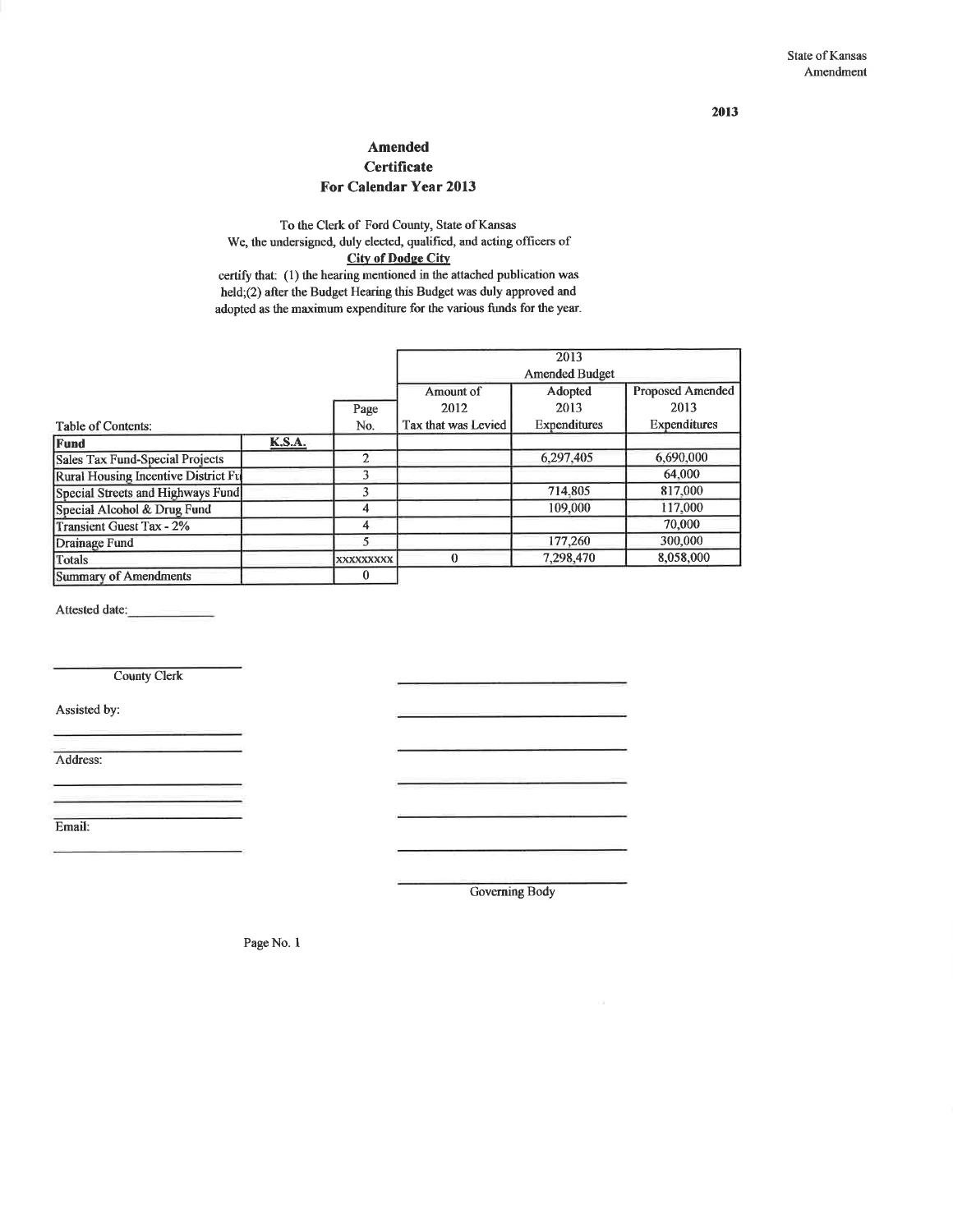State of Kansas Amendment

| <b>Adopted Budget</b> |  |
|-----------------------|--|
|-----------------------|--|

|                                                                        | 2013              | 2013          |
|------------------------------------------------------------------------|-------------------|---------------|
| Sales Tax Fund-Special Projects                                        | Adopted           | Proposed      |
|                                                                        | <b>Budget</b>     | <b>Budget</b> |
| Unencumbered Cash Balance January 1                                    | 4,862,444         | 4,862,444     |
| Receipts:                                                              |                   |               |
| <b>Sales Tax</b>                                                       | 4,500,000         | 4,500,000     |
| Sales Tax from Ford County                                             | 1,100,000         | 1,100,000     |
| <b>Interest Income</b>                                                 | 20,000            | 20,000        |
| Concessions                                                            | 6,000             | 6,000         |
| <b>Field Rental</b>                                                    | 8,000             | 8,000         |
| Other Athletic Field Inc                                               | 7,000             | 7,000         |
| <b>Sign Sponsorships</b>                                               | 7,000             | 7,000         |
| <b>Transfer from General Fund</b>                                      | 50,000            | 50,000        |
| Sale of Scrap                                                          |                   |               |
| <b>Total Receipts</b>                                                  | 5,698,000         | 5,698,000     |
| <b>Resources Available:</b>                                            | 10,560,444        | 10,560,444    |
| Expenditures:                                                          |                   |               |
| <b>FIELD SPORTS</b>                                                    |                   |               |
| <b>FIELD MAINTENANCE</b>                                               |                   |               |
| <b>Personal Services</b>                                               | 237,335           | 237,335       |
| Proposed Salary Increase                                               | 4,970             | 4,970         |
| Contractual                                                            | 108,950           | 108,950       |
| Commodities                                                            | 84,850            | 84,850        |
| Capital Outlay                                                         | 0                 | 30,000        |
| <b>Total - Field Maintenance</b>                                       | 436,105           | 466,105       |
| <b>ADMINISTRATION</b>                                                  |                   |               |
| Contractual                                                            | 100,000           | 100,000       |
| <b>Total - Administration</b>                                          | 100,000           | 100,000       |
| TOTAL FIELD SPORTS OPERATIONS                                          | 536,105           | 566,105       |
| <b>ADMINISTRATION</b>                                                  |                   |               |
| Contractual                                                            | 1,086,900         | 1,276,900     |
| Commodities                                                            | 300               | 300           |
|                                                                        | 342,000           | 342,000       |
| Payment for Expo Center<br>Transfer to Depreciation & Replacement Fund | 750,000           | 750,000       |
| Series A & B - Debt Service                                            | 2,493,000         | 2,493,000     |
|                                                                        | 2,000             | 2,000         |
| <b>Other Payments</b>                                                  | 4,674,200         | 4,864,200     |
| TOTAL - ADMINISTRATION                                                 |                   |               |
| <b>MOTOR SPORTS</b>                                                    | 6,480             | 6,480         |
| <b>Personal Services</b>                                               | 301,700           | 260,000       |
| Contractual                                                            | 19,500            | 7,000         |
| Commodities                                                            |                   | 6,000         |
| Capital Outlay                                                         | 31,000<br>358,680 | 279,480       |
| TOTAL - MOTOR SPORTS OPERATIONS                                        |                   |               |
| <b>SPECIAL EVENTS CENTERS</b>                                          |                   | 940,000       |
| Contractual                                                            | 669,890           |               |
| Commodities                                                            |                   |               |
| <b>TOTAL - SPECIAL EVENTS CENTER</b>                                   | 669,890           | 940,000       |
| SALES TAX PROJECTS-FACILITIES MAINTENANCE                              |                   |               |
| <b>Personal Services</b>                                               | 30,780            | 15,000        |
| Contractual                                                            | 1,000             | 1,000         |
| Commodities                                                            | 26,750            | 24,215        |
| TOTAL-FACILITIES MAINTENANCE                                           | 58,530            | 40,215        |
| <b>Total Expenditures</b>                                              | 6,297,405         | 6,690,000     |
| Unencumbered Cash Balance December 31                                  | 4,263,039         | 3,870,444     |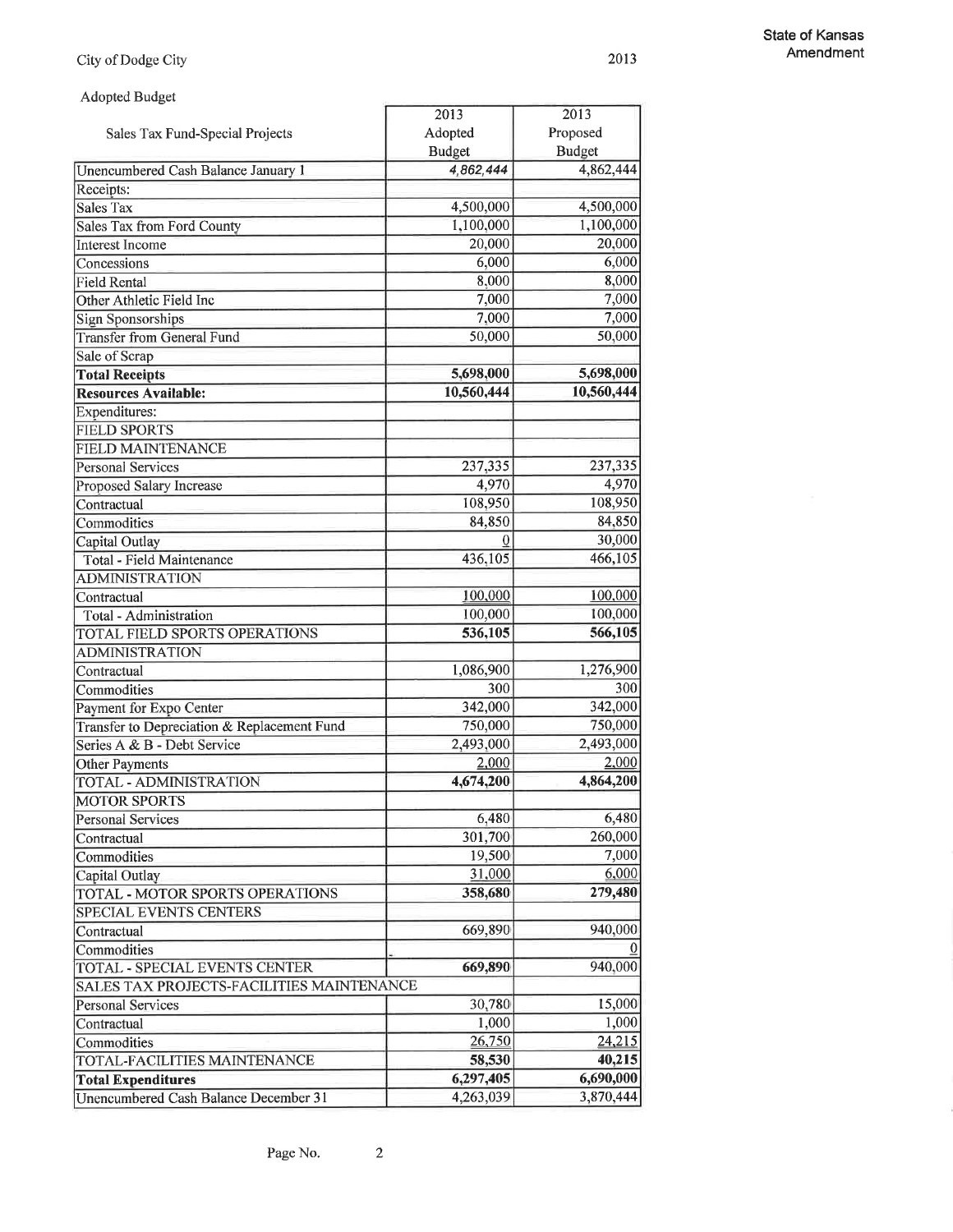# Adopted Budget

|                                       | 2013          | 2013          |
|---------------------------------------|---------------|---------------|
| Rural Housing Incentive District Fund | Adopted       | Proposed      |
|                                       | <b>Budget</b> | <b>Budget</b> |
| Unencumbered Cash Balance January 1   |               |               |
| Receipts:                             |               |               |
| <b>Special Property Tax</b>           |               | 64,000        |
| Interest on Idle Funds                |               |               |
| <b>Total Receipts</b>                 |               | 64,000        |
| <b>Resources Available:</b>           |               | 64,000        |
| Expenditures:                         |               |               |
| <b>Reimburse Development Costs</b>    |               | 64,000        |
| <b>Total Expenditures</b>             |               | 64,000        |
| Unencumbered Cash Balance December 31 |               | 0             |

|                                       | 2013          | 2013          |
|---------------------------------------|---------------|---------------|
| Special Streets and Highways Fund     | Adopted       | Proposed      |
|                                       | <b>Budget</b> | <b>Budget</b> |
| Unencumbered Cash Balance January 1   | 109,118       | 109,118       |
| Receipts:                             |               |               |
| <b>State of Kansas Gas Tax</b>        | 711,560       | 711,560       |
| <b>County Transfers Gas</b>           |               |               |
|                                       |               |               |
| <b>Total Receipts</b>                 | 711,560       | 711,560       |
| <b>Resources Available:</b>           | 820,678       | 820,678       |
| Expenditures:                         |               |               |
| <b>Personal Services</b>              | 234,990       | 234,990       |
| <b>Proposed Salary Increase</b>       | 6,215         | 6,215         |
| Contractual                           | 21,800        | 21,800        |
| Commodities                           | 133,800       | 133,800       |
| Capital Outlay                        | 318,000       | 420,195       |
|                                       |               |               |
| <b>Total Expenditures</b>             | 714,805       | 817,000       |
| Unencumbered Cash Balance December 31 | 105,873       | 3,678         |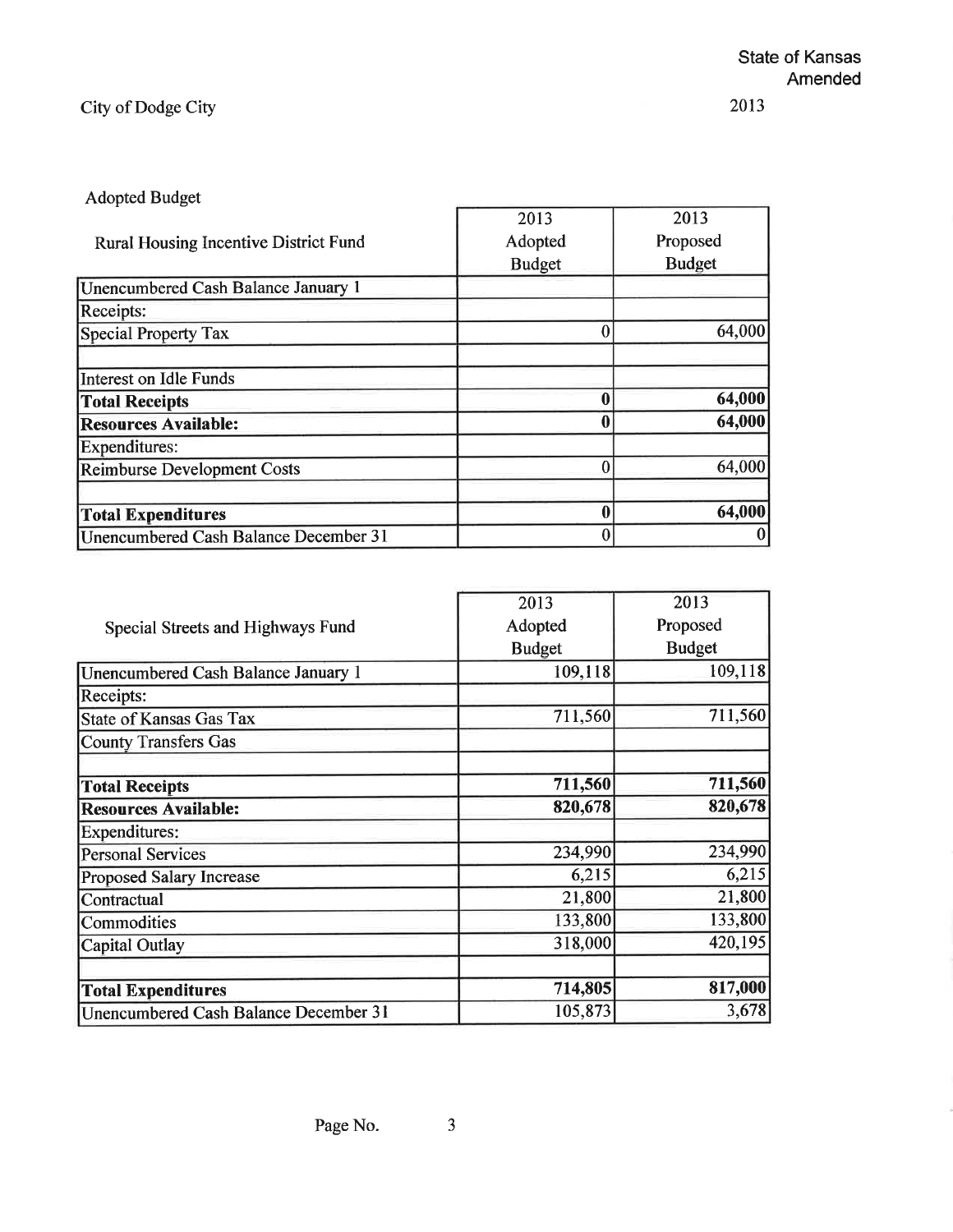# City of Dodge City

٦

# Adopted Budget

|                                       | 2013          | 2013          |
|---------------------------------------|---------------|---------------|
| Special Alcohol & Drug Fund           | Adopted       | Proposed      |
|                                       | <b>Budget</b> | <b>Budget</b> |
| Unencumbered Cash Balance January 1   | 19,825        | 19,825        |
| Receipts:                             |               |               |
| Intergovernmental                     | 90,000        | 102,000       |
|                                       |               |               |
| <b>Total Receipts</b>                 | 90,000        | 102,000       |
| <b>Resources Available:</b>           | 109,825       | 121,825       |
| Expenditures:                         |               |               |
| Contractual                           | 109,000       | 117,000       |
|                                       |               |               |
| <b>Total Expenditures</b>             | 109,000       | 117,000       |
| Unencumbered Cash Balance December 31 | 825           | 4,825         |

| 2013          | 2013          |
|---------------|---------------|
| Adopted       | Proposed      |
| <b>Budget</b> | <b>Budget</b> |
|               |               |
|               |               |
|               | 70,000        |
|               |               |
|               | 70,000        |
|               | 70,000        |
|               |               |
|               | 70,000        |
|               |               |
|               | 70,000        |
|               |               |
|               |               |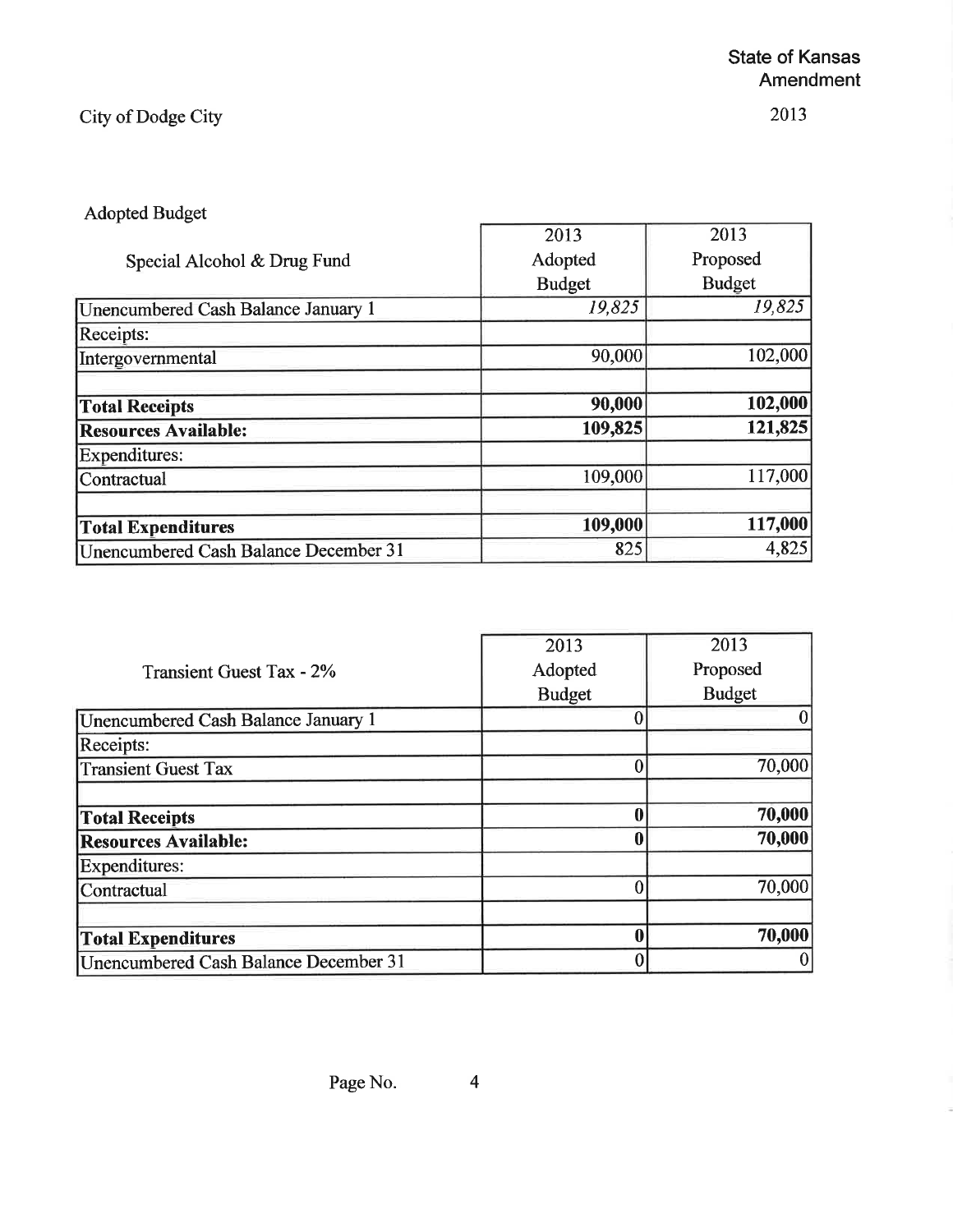# City of Dodge City

2013

# Adopted Budget

|                                       | 2013          | 2013          |
|---------------------------------------|---------------|---------------|
| Drainage Fund                         | Adopted       | Proposed      |
|                                       | <b>Budget</b> | <b>Budget</b> |
| Unencumbered Cash Balance January 1   | 163,398       | 163,389       |
| Receipts:                             |               |               |
| <b>Service Fees</b>                   | 192,000       | 192,000       |
| Interest                              | 1,000         | 1,000         |
|                                       |               |               |
| <b>Total Receipts</b>                 | 193,000       | 193,000       |
| <b>Resources Available:</b>           | 356,398       | 356,389       |
| <b>Expenditures:</b>                  |               |               |
| <b>Personal Services</b>              | 53,865        | 53,865        |
| <b>Proposed Salary Increase</b>       | 1,355         | 1,355         |
| Contractual                           | 3,850         | 3,850         |
| Commodities                           |               | 0             |
| Capital Outlay                        | 81,200        | 203,940       |
| <b>Bad Debt Expense</b>               | 700           | 700           |
| <b>Transfer to General Fund</b>       | 36,290        | 36,290        |
|                                       |               |               |
| <b>Total Expenditures</b>             | 177,260       | 300,000       |
| Unencumbered Cash Balance December 31 | 179,138       | 56,389        |

Page No.

5